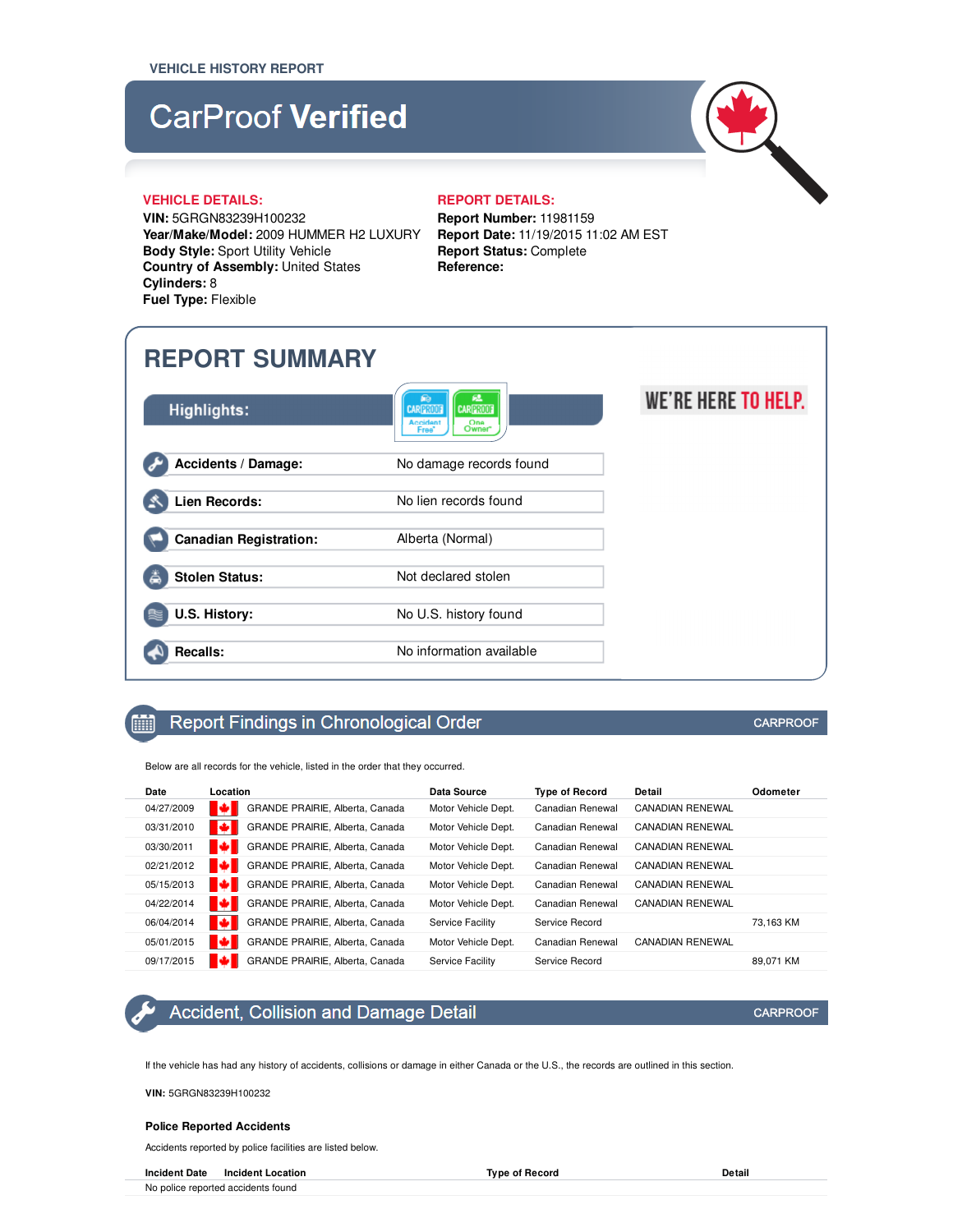#### **Accident/Damage Estimates**

Accident estimate records are generated by collision estimating facilities from the process of estimating the amount and extent of damage to a vehicle. Estimates in some cases have associated insurance claims.

| <b>Incident Date</b> | <b>Estimate Location</b> | Estimate Date | <b>Type of Record</b> | Detail | Amount | Odometer |
|----------------------|--------------------------|---------------|-----------------------|--------|--------|----------|
| No estimates found   |                          |               |                       |        |        |          |

#### **Insurance Claims**

The insurance claims identified in this report do not include any medical pay-outs, damage to other vehicles, damage to property, towing, rental cars, or any other incidental damages.

| <b>Incident Date</b> | Incident Location | Tvpe of Record | Detail | Amount | Odometer |
|----------------------|-------------------|----------------|--------|--------|----------|
| No claims found      |                   |                |        |        |          |

#### **Other Damage Records**

Any other damage records found are listed below.

| <b>Incident Date</b>          | <b>Incident Location</b> | Type of Record | Detail | )dometer |
|-------------------------------|--------------------------|----------------|--------|----------|
| No other damage records found |                          |                |        |          |



## **Lien Status**

This section outlines a summary of any enforceable security interests (liens) on the vehicle in Canada. If a lien is found, further details will appear below the chart, as well as contact information for the regional office to contact for more information.

| <b>Province</b>          | Lien                      |
|--------------------------|---------------------------|
| Alberta                  | No enforceable lien found |
| British Columbia         | No enforceable lien found |
| Manitoba                 | No enforceable lien found |
| New Brunswick            | No enforceable lien found |
| Newfoundland             | No enforceable lien found |
| Nova Scotia              | No enforceable lien found |
| Northwest Territories    | No enforceable lien found |
| Nunavut                  | No enforceable lien found |
| Ontario                  | No enforceable lien found |
| Prince Edward Island     | No enforceable lien found |
| Quebec                   | No enforceable lien found |
| Saskatchewan             | No enforceable lien found |
| <b>Yukon Territories</b> | No enforceable lien found |
|                          |                           |



#### **CarProof Canadian Lien Guarantee**

Our search results accurately reflect the government records of each database in Canada at the time the search request is made. If for some reason our search report fails to accurately reflect the Canadian enforceable lien status of a vehicle at the time of the search, CarProof will reimburse the party that purchased the report and relied on it to their detriment to a maximum amount of (1) the value of the car (2) the value of the lien (3) Five Thousand Dollars Canadian (\$5,000.00), whichever is lower.

## **Canadian Registration**

This section details where in Canada the vehicle is now or has ever been registered, as well as the status (Inspection Required, Normal, Non-repairable, Rebuilt, Salvage, Stolen) of the vehicle in those jurisdictions.

| <b>Jurisdiction</b>      | <b>Branding</b> | Detail                                                           |
|--------------------------|-----------------|------------------------------------------------------------------|
| Alberta                  | <b>NORMAL</b>   | This vehicle has been registered as Normal in this jurisdiction. |
| <b>British Columbia</b>  | Not found       |                                                                  |
| Manitoba                 | Not found       |                                                                  |
| New Brunswick            | Not found       |                                                                  |
| Newfoundland             | Not found       |                                                                  |
| Nova Scotia              | Not found       |                                                                  |
| Northwest Territories    | Not found       |                                                                  |
| Nunavut                  | Not found       |                                                                  |
| Ontario                  | Not found       |                                                                  |
| Prince Edward Island     | Not found       |                                                                  |
| Quebec                   | Not found       |                                                                  |
| Saskatchewan             | Not found       |                                                                  |
| <b>Yukon Territories</b> | Not found       |                                                                  |

**CARPROOF** 

**CARPROOF**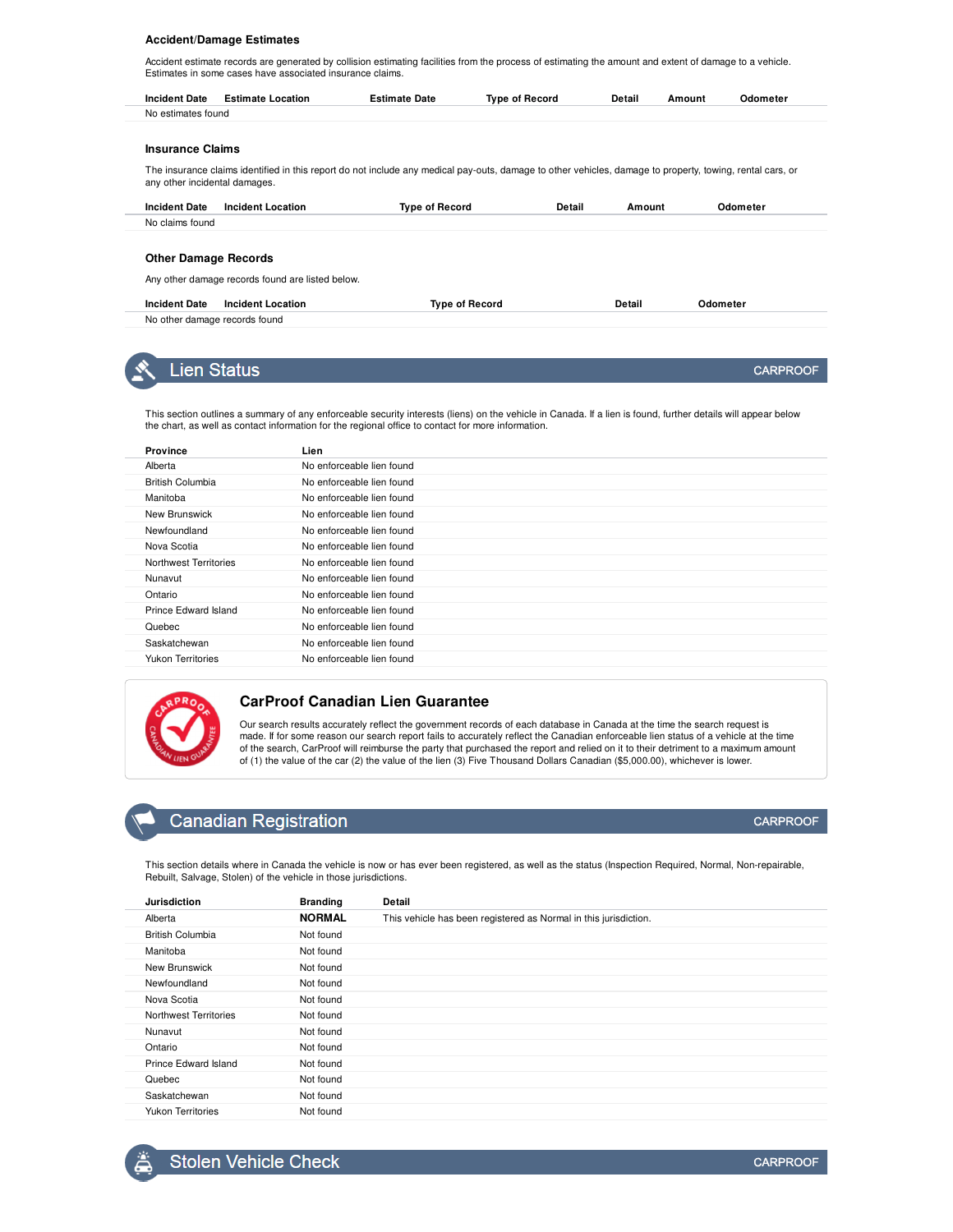This section outlines data from the Canadian Police Information Centre (CPIC), which is operated by the RCMP under the stewardship of National Police Services, on behalf of the Canadian law enforcement community.

**Stolen Vehicle Check**

Not declared stolen.



If the vehicle was imported into Canada or the U.S., you will find details below.

#### **Import Records**

No vehicle import records found

### **United States Vehicle History**

In addition to comprehensive vehicle history from across Canada, CARPROOF also thoroughly searches the United States for any details. If the vehicle had any events in the U.S., you will find them below. Details about accidents, collision and damage, or any import records will appear in those other sections of your report.

## **:E:** Experian

| <b>Item Checked</b> | Result    | <b>Item Checked</b>           | Result | <b>Item Checked</b>      | Result    |
|---------------------|-----------|-------------------------------|--------|--------------------------|-----------|
| Abandoned           | No        | <b>Accident Data</b>          | No     | Corrected Title          | <b>No</b> |
| Damaged             | No        | <b>Driver Education</b>       | No     | Duplicate Title          | <b>No</b> |
| Emission / Safety   | No        | Fire Damage                   | No     | Fire Damage Incident     | <b>No</b> |
| Frame Damage        | No        | Government Use                | No     | <b>Grey Market</b>       | <b>No</b> |
| Hail Damage         | No        | Insurance Loss                | No     | Junk                     | <b>No</b> |
| Lease               | <b>No</b> | Lemon / Manufacturer Buy-back | No     | Lien                     | <b>No</b> |
| Livery Use          | No        | Major Damage                  | No     | NHTSA Crash Test Vehicle | <b>No</b> |
| Odometer Problem    | No        | Police Use                    | No     | Rebuilt/Rebuildable      | <b>No</b> |
| Rental / Fleet      | No        | Repossessed                   | No     | Salvage                  | <b>No</b> |
| Salvage Auction     | No        | Storm Area Registration/Title | No     | Taxi                     | No        |
| Theft               | No        | Water Damage                  | No     |                          |           |



No safety recall information available as of the date/time that this report was generated. For additional safety recall information and non-safety related recall campaigns, please contact your local dealer or visit GM's website.

## **Other Records**

CARPROOF searches many other data providers for vehicle details, and if there are any records found, the balance will appear in this section.

## ((SiriusXM))

| Date       | <b>Address</b>                  | Data Source      | Detail                   | Odometer  |
|------------|---------------------------------|------------------|--------------------------|-----------|
|            | Canada                          | SiriusXM         | Satellite radio equipped |           |
| 06/04/2014 | GRANDE PRAIRIE, Alberta, Canada | Service Facility | Service Record           | 73.163 KM |
| 09/17/2015 | GRANDE PRAIRIE, Alberta, Canada | Service Facility | Service Record           | 89,071 KM |
|            |                                 |                  |                          |           |

#### **CARPROOF Accident Free™ Badge**

The CAPROCF Accident Free <sup>w</sup>badge became available on select CAPROOF which yersuas as of September 1, 2015. The CAPROOF Accident Free <sup>nu</sup> badge that appears in this whicle history represent a proportion of the came and a

#### **CARPROOF One Owner™ Badge**

The CARPROOF One Owner™badge became available on select CARPROOF vehicle historyreports as of September 1, 2015. The CARPROOF One Owner™badge that appears in this vehicle history report is based on the registration report not reflected in this report.



CARPROOF<sup>+</sup>® Copyright 2005-2015 CARPROOF. All rights reserved.

#### **Information on Reports**

**Terms & Conditions**

This vehicle histoy report is complied for multiple data sources. It is not always possible for CarProd nor its source data providers to obtain complete information any one vehicle that sucked the basis of the find on the

**CARPROOF** 

**CARPROOF** 

**CARPROOF** 

**CARPROOF**